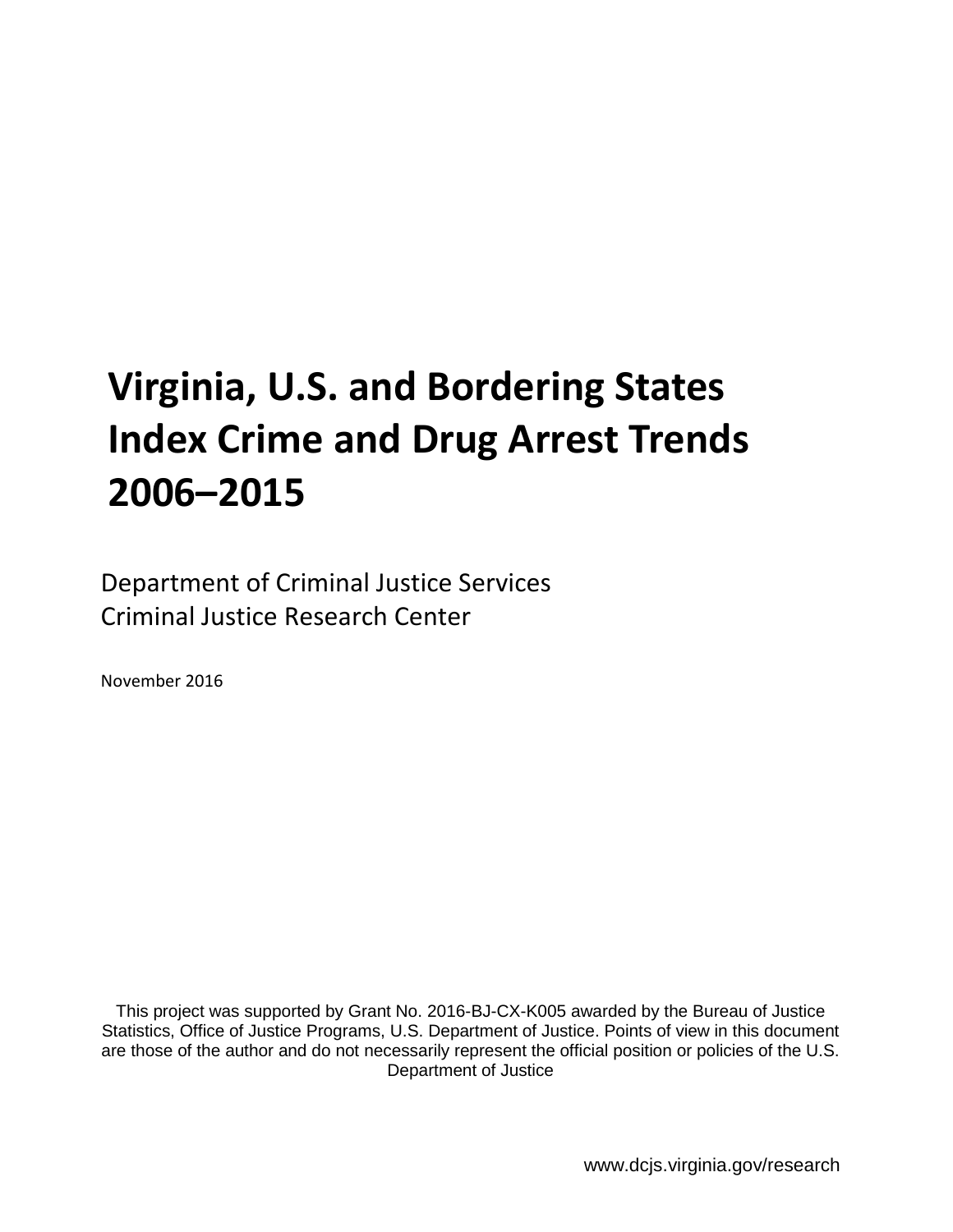#### **Introduction**

The previous DCJS report *Virginia Crime and Arrests Trends 2006-2015* illustrated how violent and property index crimes decreased in Virginia over the last decade, and how these decreases occurred across different regions and localities in Virginia over this period.

Understanding crime in Virginia also requires knowing how crime in Virginia compares to crime in the U.S. and other states in the region. *Virginia, U.S. and Bordering States Index Crime and Drug Arrest Trends 2006–2015* provides these comparisons. Virginia's ten-year and one-year crime trends and drug arrest trends are compared with trends from the U.S. and from the five states that border Virginia (Kentucky, Maryland, North Carolina, Tennessee, and West Virginia).

Crimes included in this report are the violent and property index offenses, considered the most serious crimes. These are the violent crimes of murder/non-negligent manslaughter, forcible rape, robbery, and aggravated assault, and the property crimes of burglary, larceny and motor vehicle theft. Trends are shown for all violent crimes combined and all property crimes combined, rather than for each individual type of violent and property crime.<sup>1</sup>

All of the crime and arrest rates used in this report come from *Crime in the United States* (CIUS), published annually by the U.S. Department of Justice Federal Bureau of Investigation.<sup>2</sup>

#### **Violent Crime**

- $\bullet$  In 2015, Virginia's violent crime rate ranked 48<sup>th</sup> out of the 50 states in the U.S. Only Maine and Vermont reported a violent crime rate lower than Virginia's.
- Over the decade 2006-2015, Virginia's violent crime rate dropped by nearly 31%, and consistently remained below the U.S. violent crime rate.
- Throughout most of the last decade, Virginia's violent crime rate was lower than most of the states that border Virginia. Since 2008, Virginia's rate has been lower than the rate for any of the five states that border Virginia.
- From 2014 to 2015, total violent crime rates increased in all of the states bordering Virginia, reversing previous trends of declining rates. However, Virginia's rate decreased slightly (less than 1%), from 196.2 crimes per 100,000 in 2014 to 195.6 crimes per 100,000 in 2015.

### **Property Crime**

l 1 For more details on Virginia trends for specific types of violent and property crime, and drug arrests, see *Virginia Crime and Arrests Trends 2006-2015.*

<sup>2</sup> Virginia crime and arrests rates published by the FBI in CIUS may slightly differ from rates published in the DCJS *Virginia Crime and Arrest Trends 2006-2015* due to differences how the FBI and DCJS calculate Virginia crime and arrest statistics. For consistency, all Virginia and national data used in this report are based on the FBI's calculations. See page 13 for details.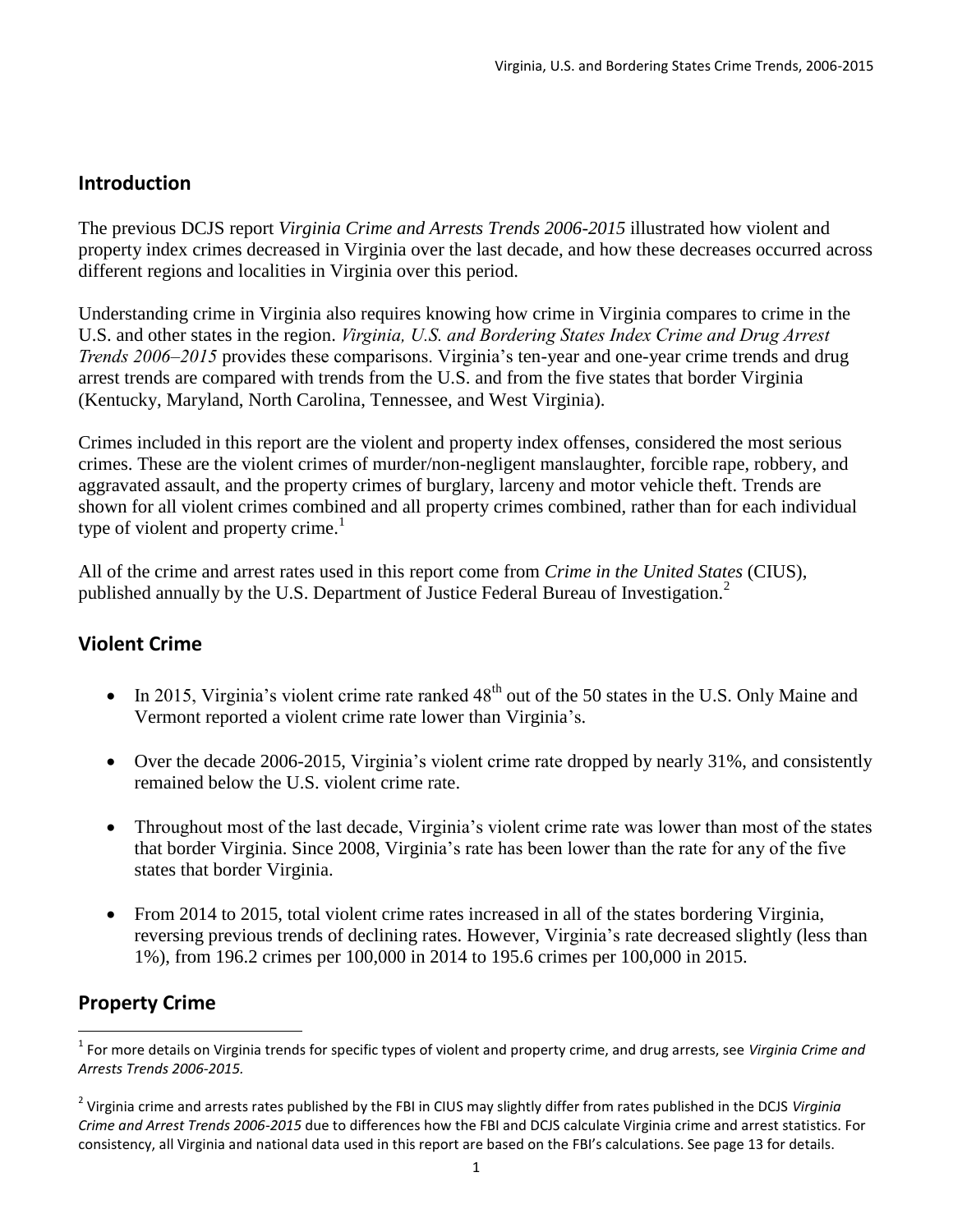- Virginia's property crime rate ranked 41 out of 50 states in both 2006 and 2015.
- Total property index crime rates trended downward over the decade for Virginia, the U.S., and the five states bordering Virginia. Virginia's property index crime rate was lower than the U.S. and bordering states in all years except 2010.
- Virginia's property crime rate decreased by 25% over the decade.
- Virginia's proprty crime rate decreased by 3% from 2014 to 2015, compared to a 4% decrease nationwide.

#### **Drug Arrests**

- In 2006, Virginia ranked 29th out of 50 states for drug arrest rate. In 2015, Virginia ranked 32 out of the 50 states.
- From 2006 to 2015 drug arrest rates decreased in Virginia, the U.S., and all but one of the bordering states. Over the ten-year period, Virginia's drug arrest rate was consistently lower than the U.S. rate, and was consistently one of the lowest compared with rates from the bordering states.
- Virginia's drug arrest rate decreased by almost 6% from 2014 to 2015.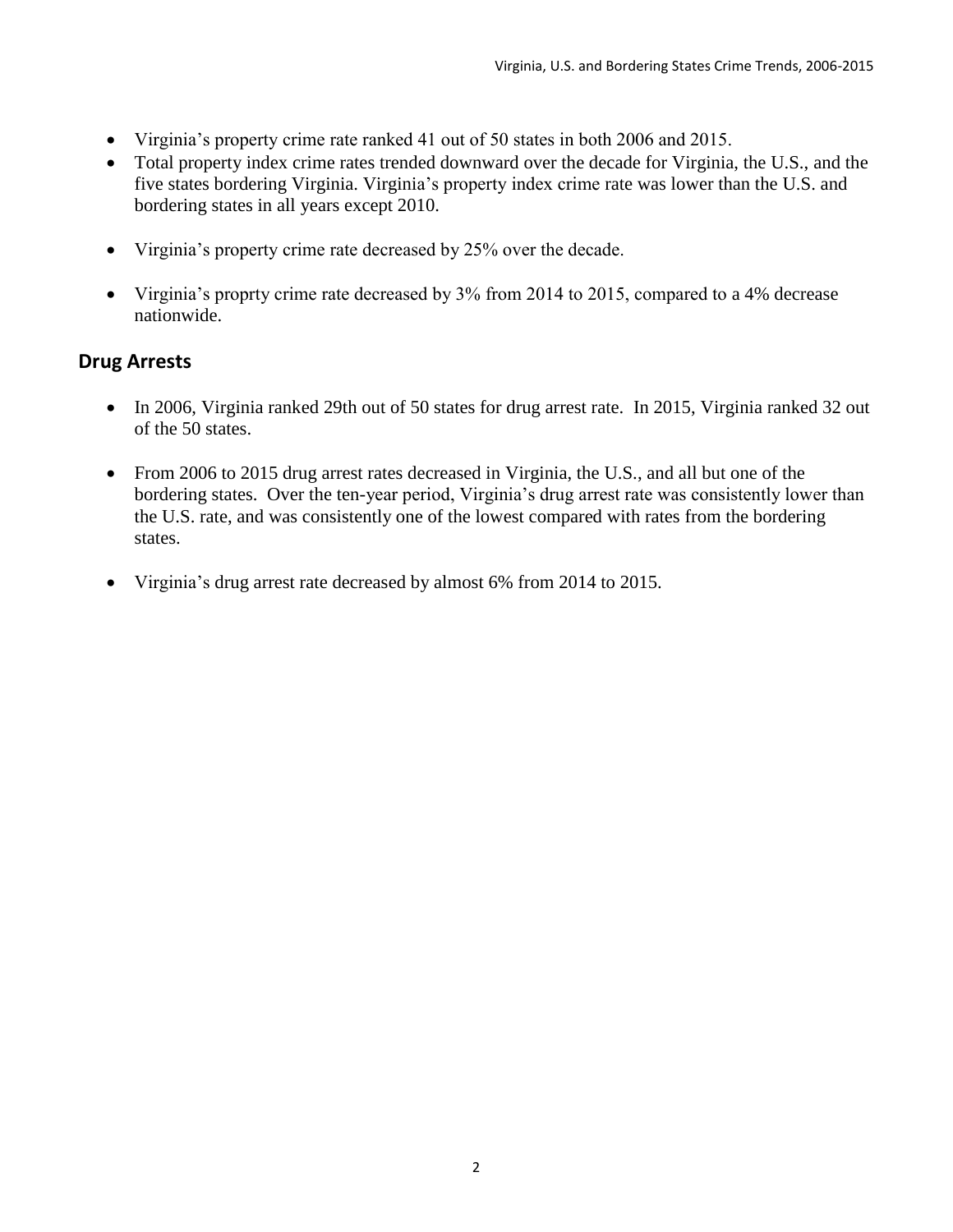**this page is blank**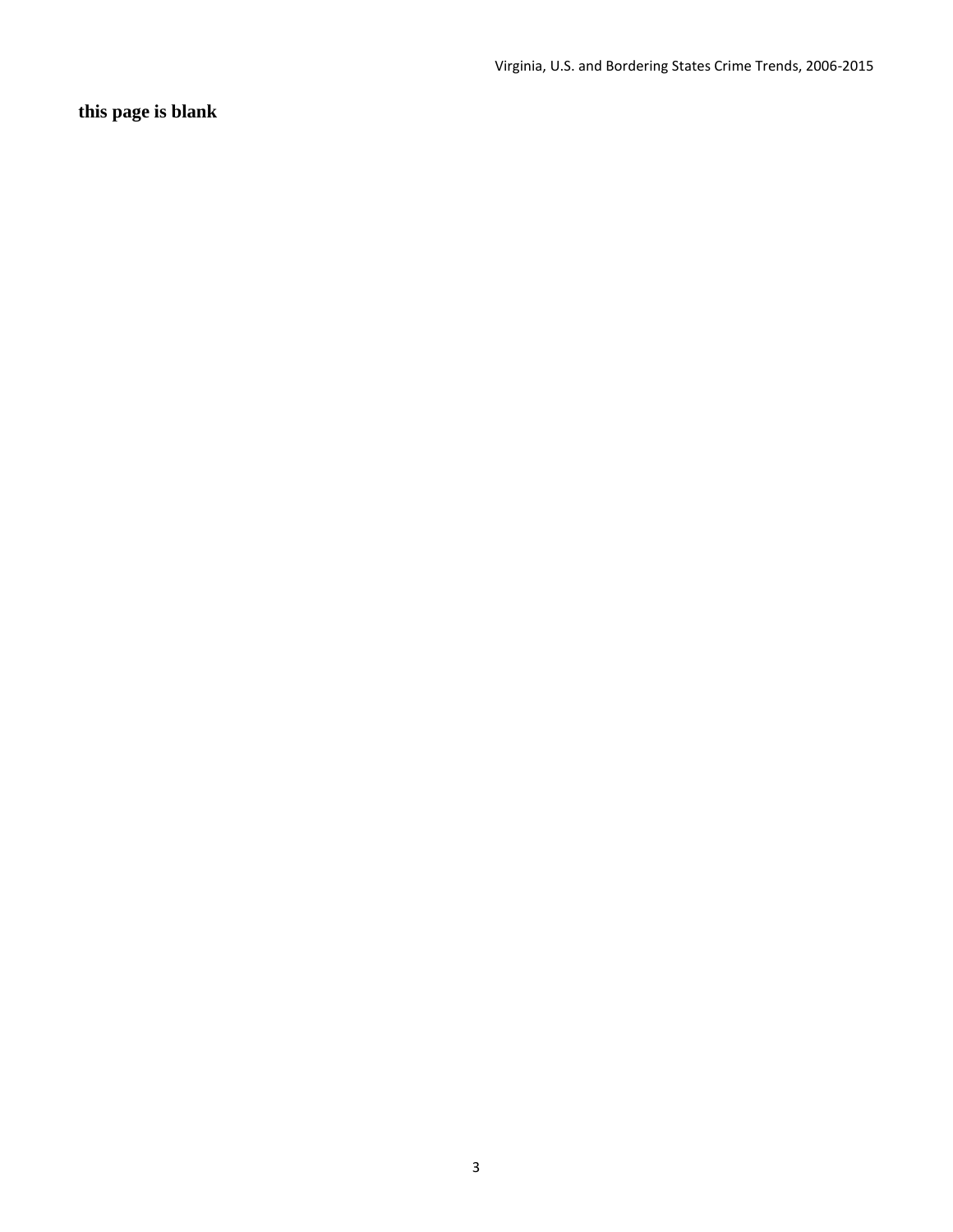# **How did the change in Virginia's total number of violent index crimes compare with the change in total numbers for the U.S. and for the five states bordering Virginia?**

#### **Total Number of Violent Crimes Reported Virginia, U.S., and Bordering States, 2006-2015**

| Source: Crime in the U.S.             |           |           |           |          |           |  |  |  |
|---------------------------------------|-----------|-----------|-----------|----------|-----------|--|--|--|
|                                       |           |           |           | 10-year  | $1$ -year |  |  |  |
|                                       | 2006      | 2014      | 2015      | change   | change    |  |  |  |
| <b>Total Number of Violent Crimes</b> |           |           |           |          |           |  |  |  |
| U.S.                                  | 1,418,043 | 1,165,383 | 1,197,704 | $-15.5%$ | 2.8%      |  |  |  |
| Kentucky                              | 11,063    | 9,340     | 9,676     | $-12.5%$ | 3.6%      |  |  |  |
| Maryland                              | 38,110    | 26,661    | 27,462    | $-27.9%$ | 3.0%      |  |  |  |
| North Carolina                        | 42,124    | 32,767    | 34,852    | $-17.3%$ | 6.4%      |  |  |  |
| Tennessee                             | 45,907    | 39,848    | 40,400    | $-12.0%$ | 1.4%      |  |  |  |
| Virginia                              | 21,568    | 16,340    | 16,399    | $-24.0%$ | 0.4%      |  |  |  |
| West Virginia                         | 5,087     | 5,588     | 6,231     | 22.5%    | 11.5%     |  |  |  |

From 2006 to 2015, the number of violent crimes reported in Virginia declined by 24%. Virginia had a larger percentage drop in number of violent crimes than the U.S. or any state bordering Virginia except for Maryland.

The number of violent crimes reported in the U.S., Virginia and the states bordering Virginia increased from 2014 to 2015. However, Virginia's increase of 0.4% (59 crimes) was the smallest of these increases.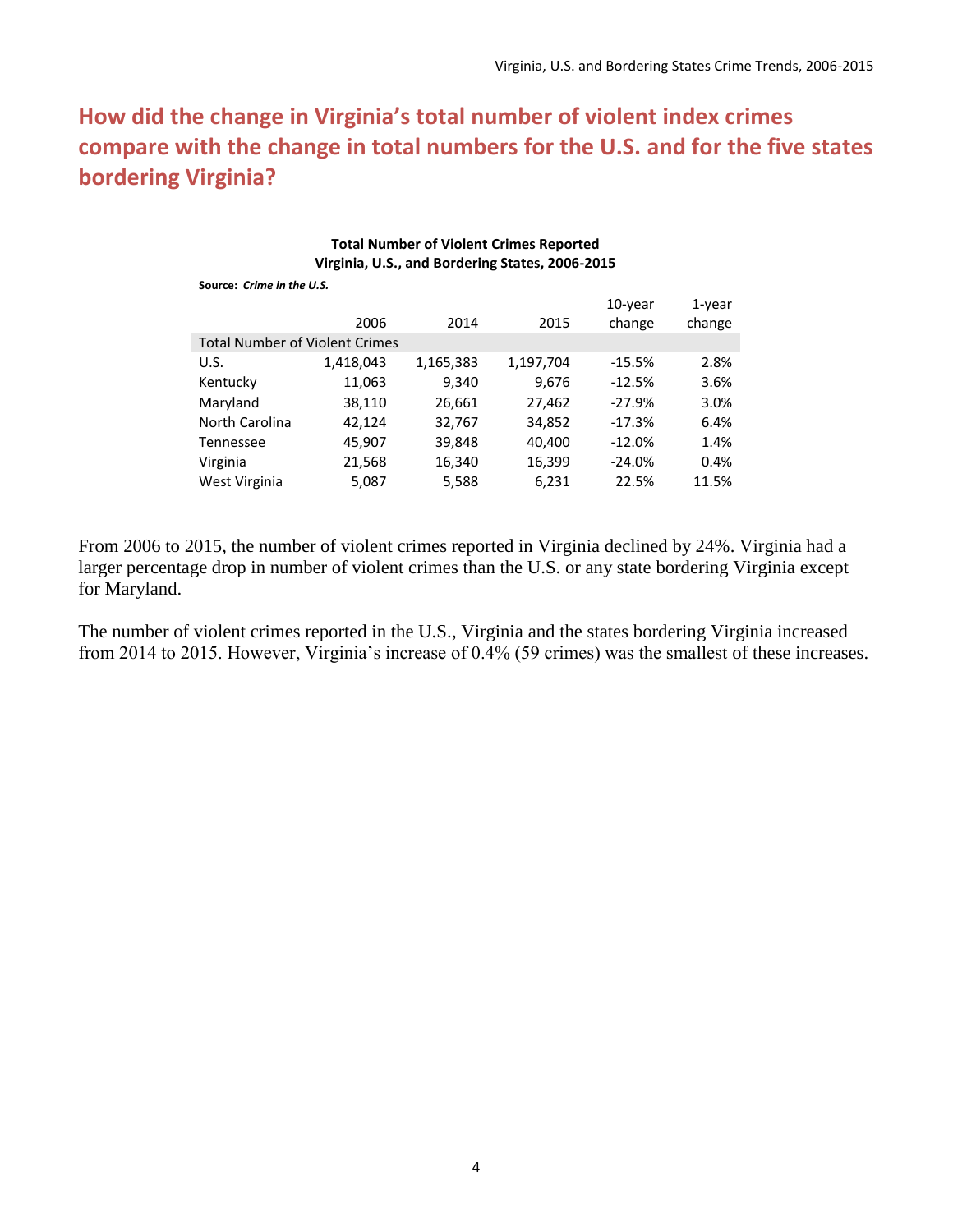# **How did Virginia's total violent index crime rate compare with rates for the U.S. and rates for the five states bordering Virginia?**

Violent index crimes are murder and non-negligent manslaughter, rape, robbery, and aggravated assault. The total violent index crime rate is the total number of violent index crimes reported per 100,000 population.



Total violent index crime rates trended downward over the decade for Virginia, the U.S., and all but one of the states that border Virginia. Virginia's violent index crime rate has consistently been one of the lowest compared to the areas shown above, and from 2008 on Virginia's violent crime rate has been lower than the national rate and the rates of all five bordering states.



Ten-Year Change in Violent Index Crime Rate





In 2006, Virginia's total violent index crime rate was 282.2 violent crimes per 100,000, and in 2015 the total violent index crime rate in Virginia was 195.6 violent crimes per 100,000, a decrease of almost 31%. The total violent index crime rate for the U.S. decreased by 21% over the decade.

From 2014 to 2015, total violent index crime rates increased in all of the states bordering Virginia, reversing the steady decline in rates from 2006 to 2014 for all but Tennessee. Virginia's total violent index crime rate decreased by less than 1%, from 196.2 violent crimes per 100,000 in 2014 to 195.6 violent crimes per 100,000 in 2015. The violent crime rate nationwide also decreased slightly from 2014 to 2015.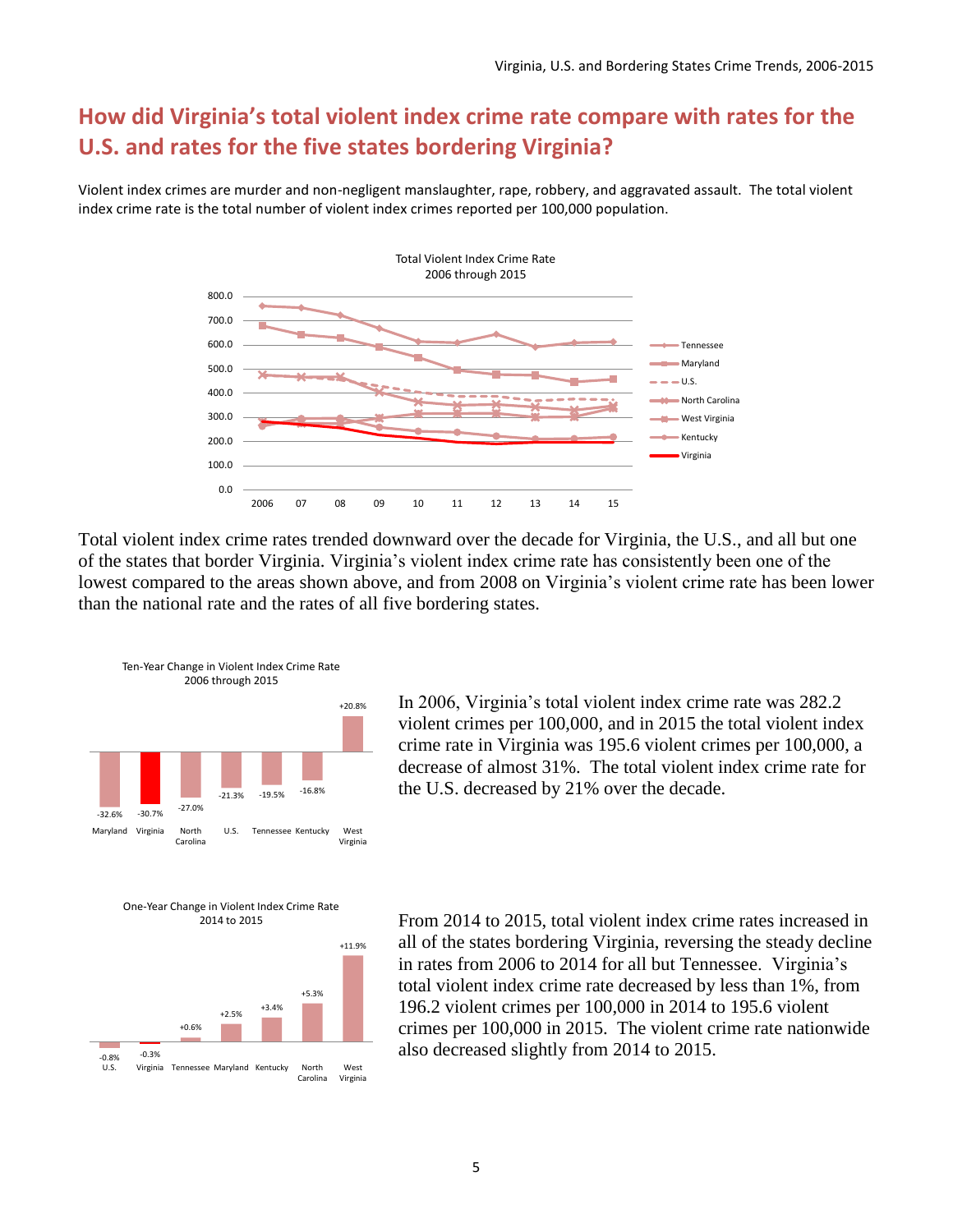### **How did Virginia's total violent index crime rate compare with rates for all other states?**

In 2006, Virginia ranked 34 out of 50 states for violent index crime rate. In 2015, Virginia ranked 48. In 2015 only two states, Maine and Vermont, reported violent index crime rates lower than Virginia.

|                | Rate per 100,000 |               |       | Rank (1=highest rate) |                |                |
|----------------|------------------|---------------|-------|-----------------------|----------------|----------------|
|                | 2006             | <u> 2014 </u> | 2015  | 2006                  | 2014           | 2015           |
| U.S.           | 473.6            | 365.5         | 372.6 |                       |                |                |
| Alabama        | 425.2            | 427.4         | 472.4 | 23                    | 12             | 10             |
| Alaska         | 688.0            | 635.8         | 730.2 | 6                     | $\mathbf{1}$   | $\mathbf{1}$   |
| Arizona        | 501.4            | 399.9         | 410.2 | 16                    | 16             | 17             |
| Arkansas       | 551.6            | 480.1         | 521.3 | 11                    | 9              | 6              |
| California     | 532.5            | 396.1         | 426.3 | 14                    | 17             | 13             |
| Colorado       | 391.6            | 309.1         | 321.0 | 25                    | 28             | 28             |
| Connecticut    | 280.8            | 236.9         | 218.5 | 37                    | 39             | 45             |
| Delaware       | 681.6            | 489.1         | 499.0 | 7                     | 8              | 8              |
| Florida        | 712.0            | 540.5         | 461.9 | 4                     | 5              | 11             |
| Georgia        | 471.0            | 377.3         | 378.3 | 19                    | 20             | 24             |
| Hawaii         | 281.2            | 259.2         | 293.4 | 36                    | 38             | 31             |
| Idaho          | 247.2            | 212.2         | 215.6 | 42                    | 44             | 46             |
| Illinois       | 541.6            | 370.0         | 383.8 | 13                    | 21             | 21             |
| Indiana        | 314.8            | 365.3         | 387.5 | 29                    | 22             | 20             |
| lowa           | 283.5            | 273.5         | 286.1 | 33                    | 35             | 33             |
| Kansas         | 425.0            | 348.6         | 389.9 | 24                    | 23             | 19             |
| Kentucky       | 263.0            | 211.6         | 218.7 | 40                    | 45             | 44             |
| Louisiana      | 697.8            | 514.7         | 539.7 | 5                     | 6              | 5              |
| Maine          | 115.5            | 127.8         | 130.1 | 50                    | 49             | 49             |
| Maryland       | 678.6            | 446.1         | 457.2 | 8                     | 10             | 12             |
| Massachusetts  | 447.0            | 391.4         | 390.9 | 20                    | 18             | 18             |
| Michigan       | 562.4            | 427.3         | 415.5 | 10                    | 13             | 15             |
| Minnesota      | 312.0            | 229.1         | 242.6 | 30                    | 41             | 39             |
| Mississippi    | 298.6            | 278.5         | 275.8 | 31                    | 34             | 35             |
| Missouri       | 545.6            | 442.9         | 497.4 | 12                    | 11             | 9              |
| Montana        | 253.7            | 323.7         | 349.6 | 41                    | 26             | 25             |
| Nebraska       | 281.8            | 280.4         | 274.9 | 35                    | 33             | 36             |
| Nevada         | 741.6            | 635.6         | 695.9 | 3                     | $\overline{2}$ | $\overline{2}$ |
| New Hampshire  | 138.7            | 196.1         | 199.3 | 47                    | 47             | 47             |
| New Jersey     | 351.6            | 261.2         | 255.4 | 26                    | 37             | 38             |
| New Mexico     | 643.2            | 597.4         | 656.1 | 9                     | 4              | 3              |
| New York       | 434.9            | 381.8         | 379.7 | 22                    | 19             | 23             |
| North Carolina | 475.6            | 329.5         | 347.0 | 18                    | 24             | 26             |
| North Dakota   | 127.9            | 265.1         | 239.4 | 49                    | 36             | 41             |
| Ohio           | 350.3            | 284.9         | 291.9 | 27                    | 32             | 32             |
| Oklahoma       | 497.4            | 406.0         | 422.0 | 17                    | 14             | 14             |
| Oregon         | 280.3            | 232.3         | 259.8 | 38                    | 40             | 37             |
| Pennsylvania   | 439.4            | 314.1         | 315.1 | 21                    | 27             | 29             |
| Rhode Island   | 227.5            | 219.2         | 242.5 | 44                    | 42             | 40             |
| South Carolina | 765.5            | 497.7         | 504.5 | $\mathbf{1}$          | $\overline{7}$ | 7              |
| South Dakota   | 171.4            | 326.5         | 383.1 | 46                    | 25             | 22             |
| Tennessee      | 760.2            | 608.4         | 612.1 | $\overline{2}$        | 3              | 4              |
| Texas          | 516.3            | 405.9         | 412.2 | 15                    | 15             | 16             |
| Utah           | 224.4            | 215.6         | 236.0 | 45                    | 43             | 42             |
| Vermont        | 136.6            | 99.3          | 118.0 | 48                    | 50             | 50             |
| Virginia       | 282.2            | 196.2         | 195.6 | 34                    | 46             | 48             |
| Washington     | 345.9            | 285.2         | 284.4 | 28                    | 31             | 34             |
| West Virginia  | 279.7            | 302.0         | 337.9 | 39                    | 29             | 27             |
| Wisconsin      | 284.0            | 290.3         | 305.8 | 32                    | 30             | 30             |
| Wyoming        | 239.6            | 195.5         | 222.1 | 43                    | 48             | 43             |

#### **States violent index crime rate and relative rank, 2006, 2014 and 2015 Source:** *Crime in the U.S.*

Virginia crime and arrest rates from *CIUS* may differ slightly from rates published by Virginia State Police and DCJS.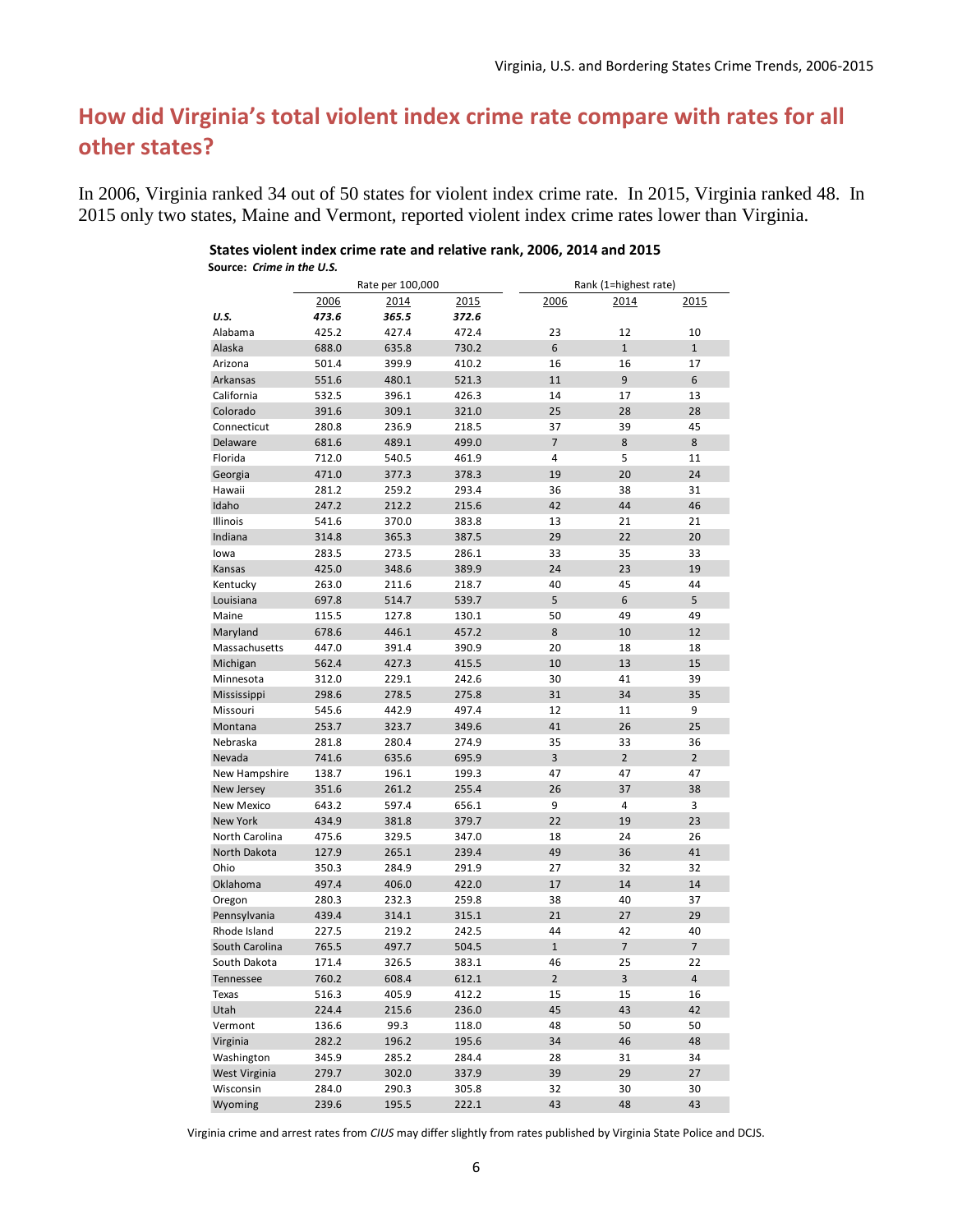**this page is blank**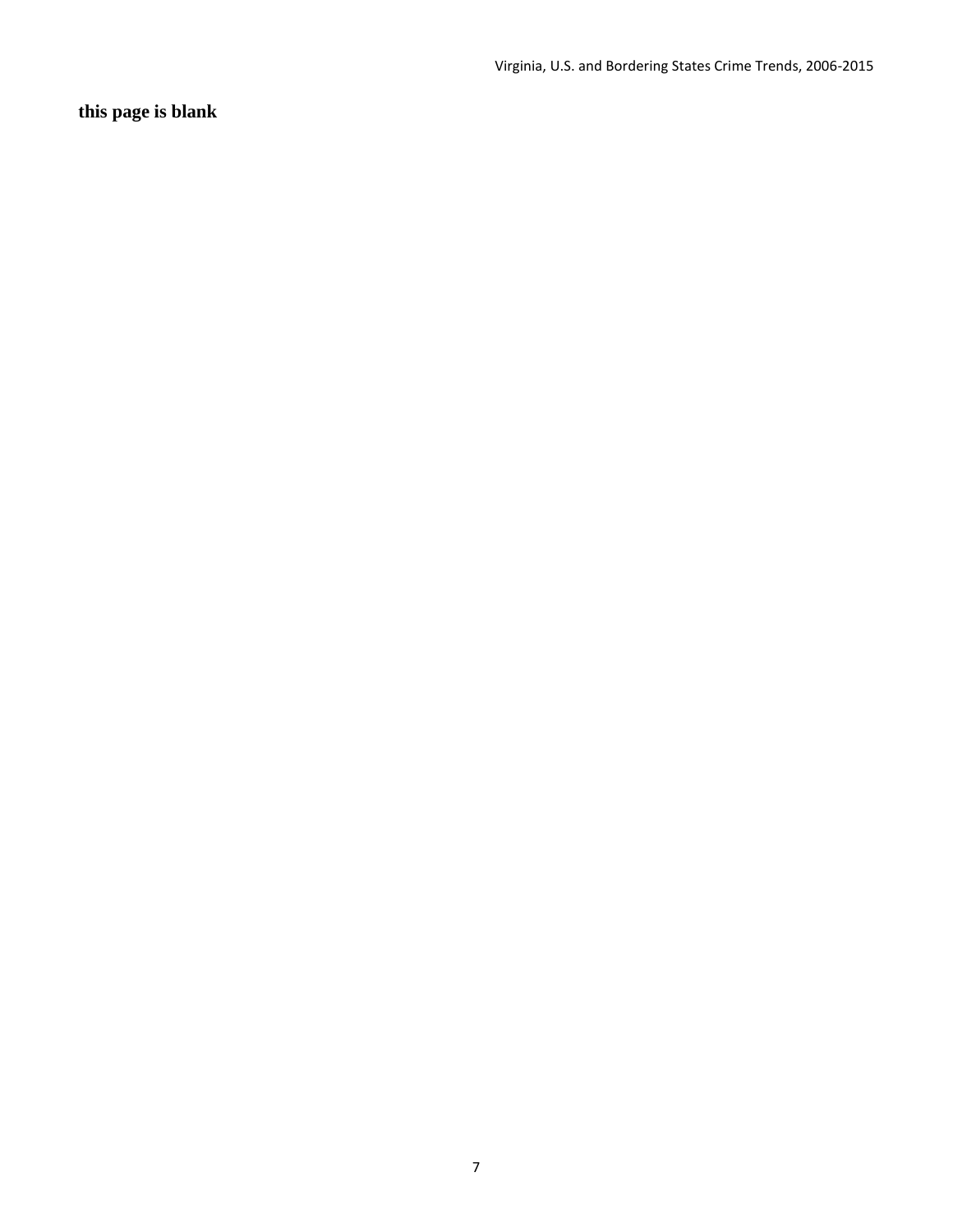# **How did the change in Virginia's total number of property index crimes compare with the change in total numbers for the U.S. and for the five states bordering Virginia?**

#### **Total Number of Property Crimes Reported Virginia, U.S., and Bordering States, 2006-2015**

| Source: Crime in the U.S.              |           |           |           |          |           |  |  |  |  |
|----------------------------------------|-----------|-----------|-----------|----------|-----------|--|--|--|--|
|                                        |           |           |           | 10-year  | $1$ -year |  |  |  |  |
|                                        | 2006      | 2014      | 2015      | change   | change    |  |  |  |  |
| <b>Total Number of Property Crimes</b> |           |           |           |          |           |  |  |  |  |
| U.S.                                   | 9,983,568 | 8,277,829 | 7,993,631 | $-19.9%$ | $-3.4%$   |  |  |  |  |
| Kentucky                               | 107,023   | 99,166    | 96,362    | $-10.0%$ | $-2.8%$   |  |  |  |  |
| Maryland                               | 195,476   | 149,859   | 139,048   | $-28.9%$ | $-7.2%$   |  |  |  |  |
| North Carolina                         | 364,960   | 285,697   | 276,183   | $-24.3%$ | $-3.3%$   |  |  |  |  |
| Tennessee                              | 249,297   | 200,447   | 193,796   | $-22.3%$ | $-3.3%$   |  |  |  |  |
| Virginia                               | 189,406   | 160,720   | 156,470   | $-17.4%$ | $-2.6%$   |  |  |  |  |
| West Virginia                          | 47,672    | 37,648    | 37,251    | $-21.9%$ | $-1.1%$   |  |  |  |  |

From 2006 to 2015, the number of reported property crimes declined in the U.S., Virginia and all of the states bordering Virginia.

From 2014 to 2015, the number of reported property crimes also declined in the U.S., Virginia and all of the states bordering Virginia.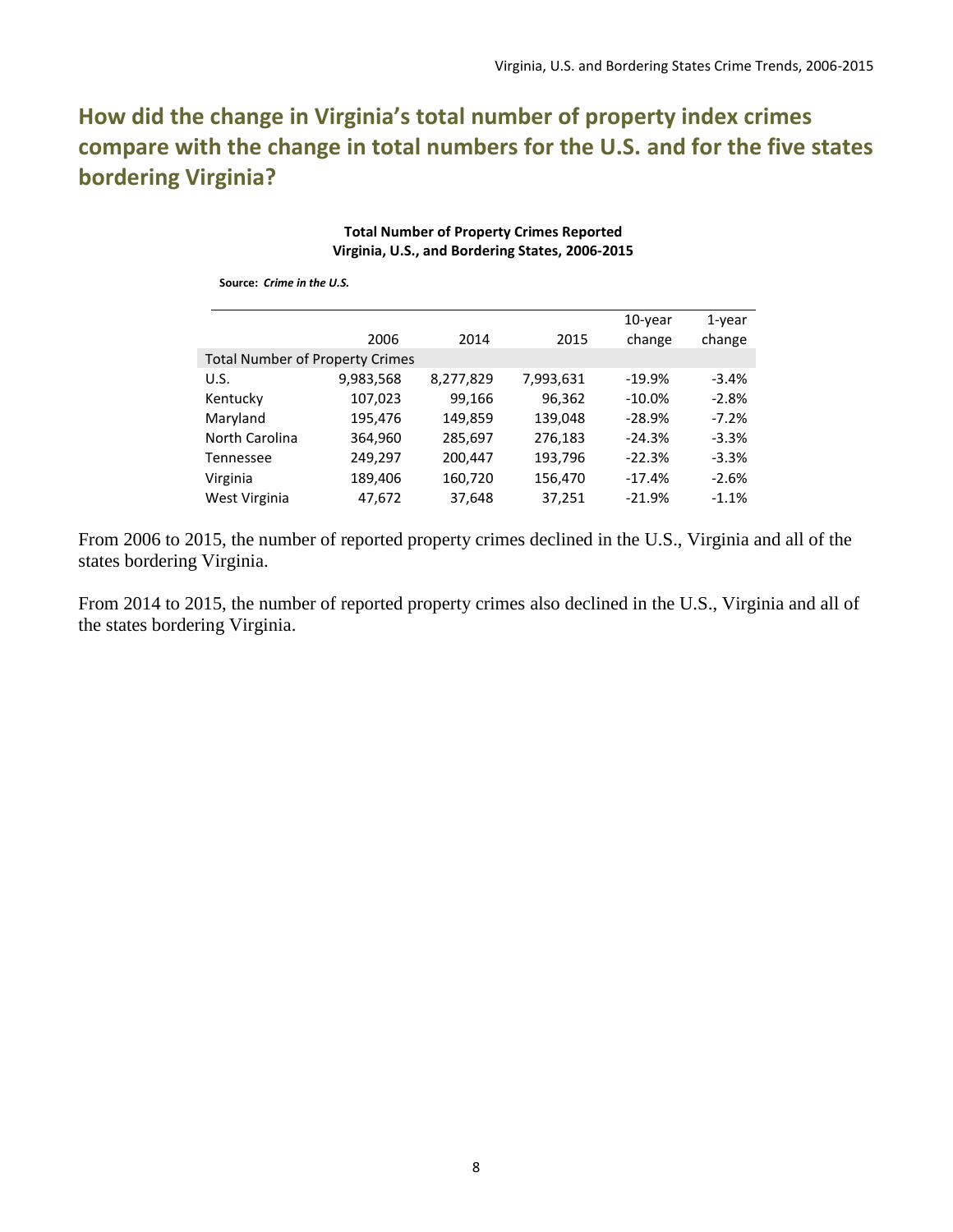# **How did Virginia's total property index crime rate compare with rates for the U.S. and rates for the five states bordering Virginia?**

Property index crimes are burglary, larceny, and motor vehicle theft. The total property index crime rate is the total number of property index crimes reported per 100,000 population.



Total property index crime rates trended downward over the decade for Virginia, the U.S., each of the five states bordering Virginia. Virginia's property index crime was the lower than the U.S. and bordering states in all years shown except 2010. Property index crime rates may be converging: in 2006 rates ranged from 2,478.2 property crimes per 100,000 in Virginia to 4,128.3 in Tennessee. In 2015 rates ranged from 1,866.5 property crimes per 100,000 in Virginia to 2,936.2 in Tennessee.



Virginia's total property index crime rate decreased by 25% over the decade, with 2,478.2 property crimes per 100,000 population reported in 2006 and 1,866.5 reported in 2015. Like Virginia, the five bordering states and the U.S. all had decreasing property index crime rates from 2006 to 2015.

One-Year Change in Property Index Crime Rates 2014 through 2015



Virginia, the U.S., and the five bordering states all continued to report decreases in property index crime rates from 2014 to 2015. Virginia's rate decreased by 3% over the one-year period compared to the 4% decrease nationwide.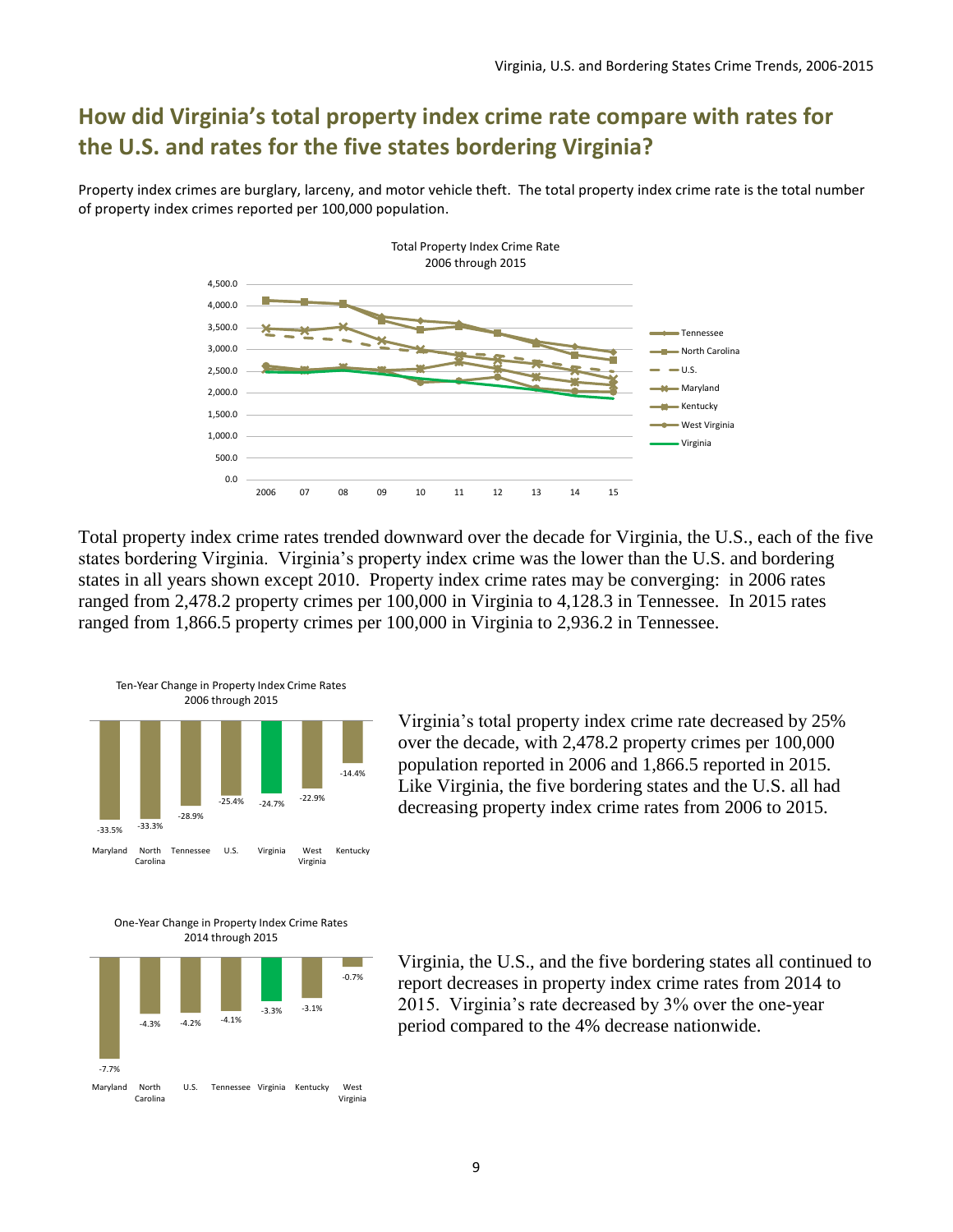### **How did Virginia's total property index crime rate compare with rates for all other states?**

Virginia's property index crime rate ranked 41 out of 50 states in both 2006 and in 2015.

|                | 2006    | Rate per 100,000 | 2015               | 2006             | Rank (1=highest rate)<br>2014 | 2015           |
|----------------|---------|------------------|--------------------|------------------|-------------------------------|----------------|
| U.S.           | 3,334.5 | 2014<br>2,596.1  | 2,487.0            |                  |                               |                |
| Alabama        | 3,936.1 | 3,177.6          | 2,978.9            | 13               | 9                             | 10             |
| Alaska         |         | 2,760.0          |                    | 19               | 21                            | 17             |
| Arizona        | 3,604.9 | 3,197.5          | 2,817.6            | $\mathbf{1}$     | 8                             | $\overline{7}$ |
| Arkansas       | 4,627.9 |                  | 3,033.2<br>3,251.5 | 11               | 6                             | 6              |
| California     | 3,967.5 | 3,338.0          |                    | 29               | 29                            | 25             |
| Colorado       | 3,170.9 | 2,441.1          | 2,618.3            | 24               | 25                            | 23             |
| Connecticut    | 3,451.3 | 2,530.1          | 2,641.5            | 40               | 44                            | 44             |
| Delaware       | 2,504.1 | 1,920.4          | 1,812.0            | 25               | 14                            | 21             |
|                | 3,417.9 | 2,982.0          | 2,691.0            |                  |                               |                |
| Florida        | 3,986.1 | 3,415.5          | 2,813.2            | 10               | 5<br>$\overline{7}$           | 18             |
| Georgia        | 3,889.2 | 3,281.2          | 3,022.3            | 14               |                               | 8              |
| Hawaii         | 4,230.4 | 3,050.0          | 3,796.2            | 4                | 11                            | $\mathbf{1}$   |
| Idaho          | 2,418.8 | 1,854.8          | 1,743.8            | 43               | 47                            | 46             |
| Illinois       | 3,019.6 | 2,075.9          | 1,988.6            | 31               | 36                            | 35             |
| Indiana        | 3,502.4 | 2,649.4          | 2,596.0            | 22               | 23                            | 26             |
| lowa           | 2,802.7 | 2,093.8          | 2,047.3            | 34               | 34                            | 33             |
| Kansas         | 3,750.2 | 2,735.2          | 2,720.1            | 16               | 22                            | 20             |
| Kentucky       | 2,544.5 | 2,246.9          | 2,177.6            | 38               | 31                            | 31             |
| Louisiana      | 3,993.7 | 3,458.8          | 3,353.4            | $\boldsymbol{9}$ | $\overline{4}$                | $\overline{4}$ |
| Maine          | 2,518.7 | 1,986.4          | 1,830.0            | 39               | 39                            | 42             |
| Maryland       | 3,480.9 | 2,507.5          | 2,315.0            | 23               | 27                            | 28             |
| Massachusetts  | 2,391.0 | 1,857.1          | 1,690.7            | 44               | 46                            | 47             |
| Michigan       | 3,212.8 | 2,043.9          | 1,885.6            | 27               | 37                            | 40             |
| Minnesota      | 3,079.5 | 2,297.5          | 2,222.1            | 30               | 30                            | 30             |
| Mississippi    | 3,208.8 | 2,921.2          | 2,833.6            | 28               | 15                            | 15             |
| Missouri       | 3,826.5 | 2,906.5          | 2,854.2            | 15               | 16                            | 14             |
| Montana        | 2,687.5 | 2,472.9          | 2,623.6            | 35               | 28                            | 24             |
| Nebraska       | 3,340.7 | 2,523.5          | 2,241.1            | 26               | 26                            | 29             |
| Nevada         | 4,088.8 | 2,625.4          | 2,668.3            | $\overline{7}$   | 24                            | 22             |
| New Hampshire  | 1,874.1 | 1,962.7          | 1,745.7            | 49               | 41                            | 45             |
| New Jersey     | 2,291.9 | 1,734.1          | 1,626.5            | 46               | 48                            | 48             |
| New Mexico     | 3,937.2 | 3,542.3          | 3,697.4            | 12               | $\overline{2}$                | $\overline{2}$ |
| New York       | 2,052.7 | 1,718.2          | 1,604.0            | 47               | 49                            | 49             |
| North Carolina | 4,120.8 | 2,873.1          | 2,750.1            | 6                | 19                            | 19             |
| North Dakota   | 2,000.3 | 2,110.3          | 2,116.5            | 48               | 33                            | 32             |
| Ohio           | 3,678.6 | 2,799.1          | 2,587.7            | 17               | 20                            | 27             |
| Oklahoma       | 3,604.2 | 2,990.7          | 2,885.9            | 20               | 13                            | 13             |
| Oregon         | 3,672.1 | 2,879.0          | 2,946.6            | 18               | 17                            | 11             |
| Pennsylvania   | 2,443.5 | 1,931.7          | 1,812.8            | 42               | 42                            | 43             |
| Rhode Island   | 2,586.9 | 2,173.6          | 1,897.5            | 37               | 32                            | 39             |
| South Carolina | 4,242.3 | 3,460.3          | 3,293.3            | 3                | 3                             | 5              |
| South Dakota   | 1,619.6 | 1,863.9          | 1,943.0            | 50               | 45                            | 37             |
| Tennessee      | 4,128.3 | 3,060.6          | 2,936.2            | 5                | 10                            | 12             |
| Texas          | 4,081.5 | 3,019.4          | 2,831.3            | 8                | 12                            | 16             |
| Utah           | 3,516.4 | 2,878.5          | 2,980.0            | 21               | 18                            | 9              |
| Vermont        | 2,304.7 | 1,524.4          | 1,406.6            | 45               | 50                            | 50             |
| Virginia       | 2,478.2 | 1,930.3          | 1,866.5            | 41               | 43                            | 41             |
| Washington     | 4,480.0 | 3,706.1          | 3,463.8            | 2                | $\mathbf{1}$                  | 3              |
| West Virginia  | 2,621.5 | 2,034.7          | 2,020.0            | 36               | 38                            | 34             |
| Wisconsin      | 2,817.8 | 2,088.3          | 1,974.0            | 33               | 35                            | 36             |
| Wyoming        | 2,980.6 | 1,964.7          | 1,902.6            | 32               | 40                            | 38             |

#### **States property index crime rate and relative rank, 2006, 2014 and 2015 Source:** *Crime in the U.S.*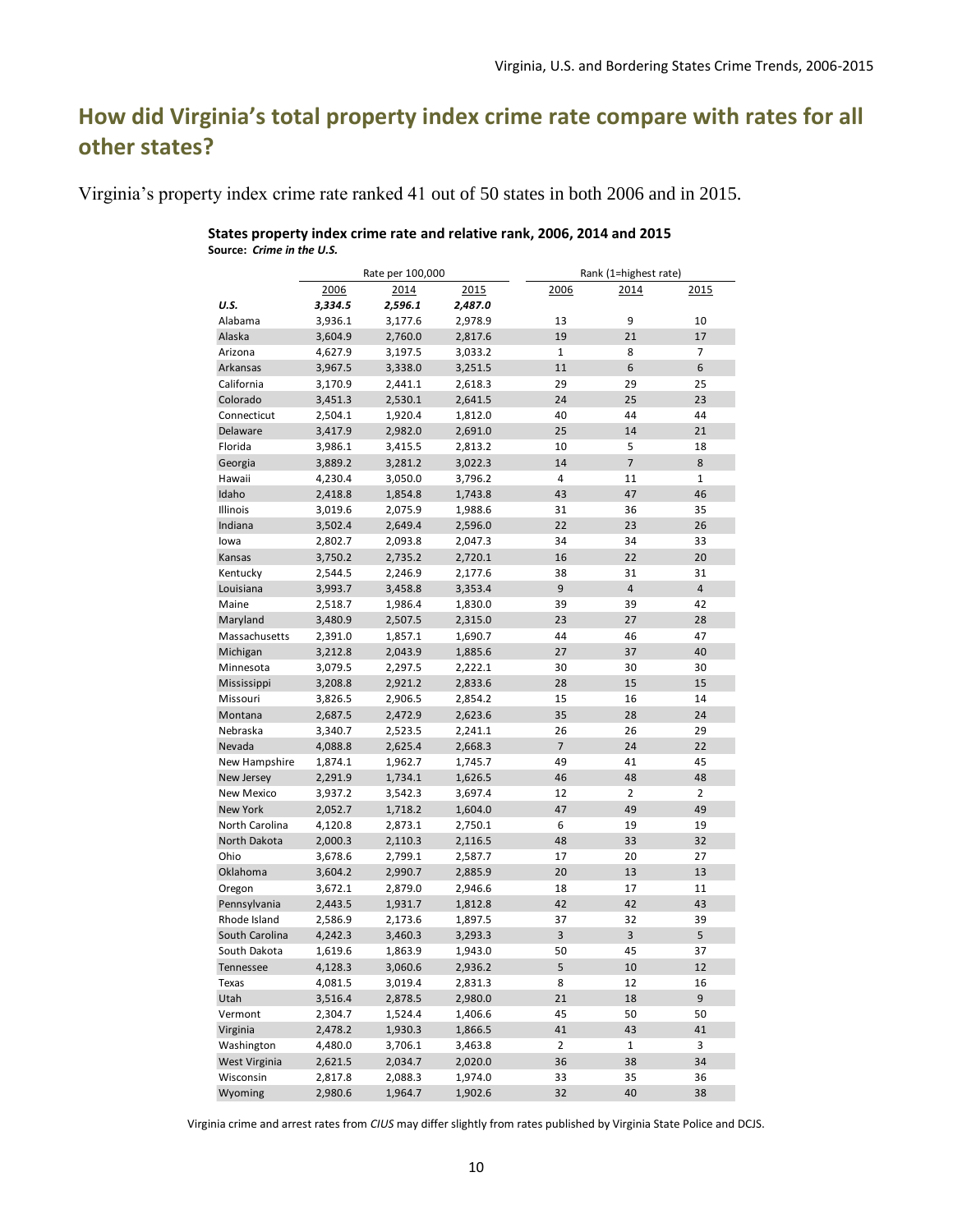**this page is blank**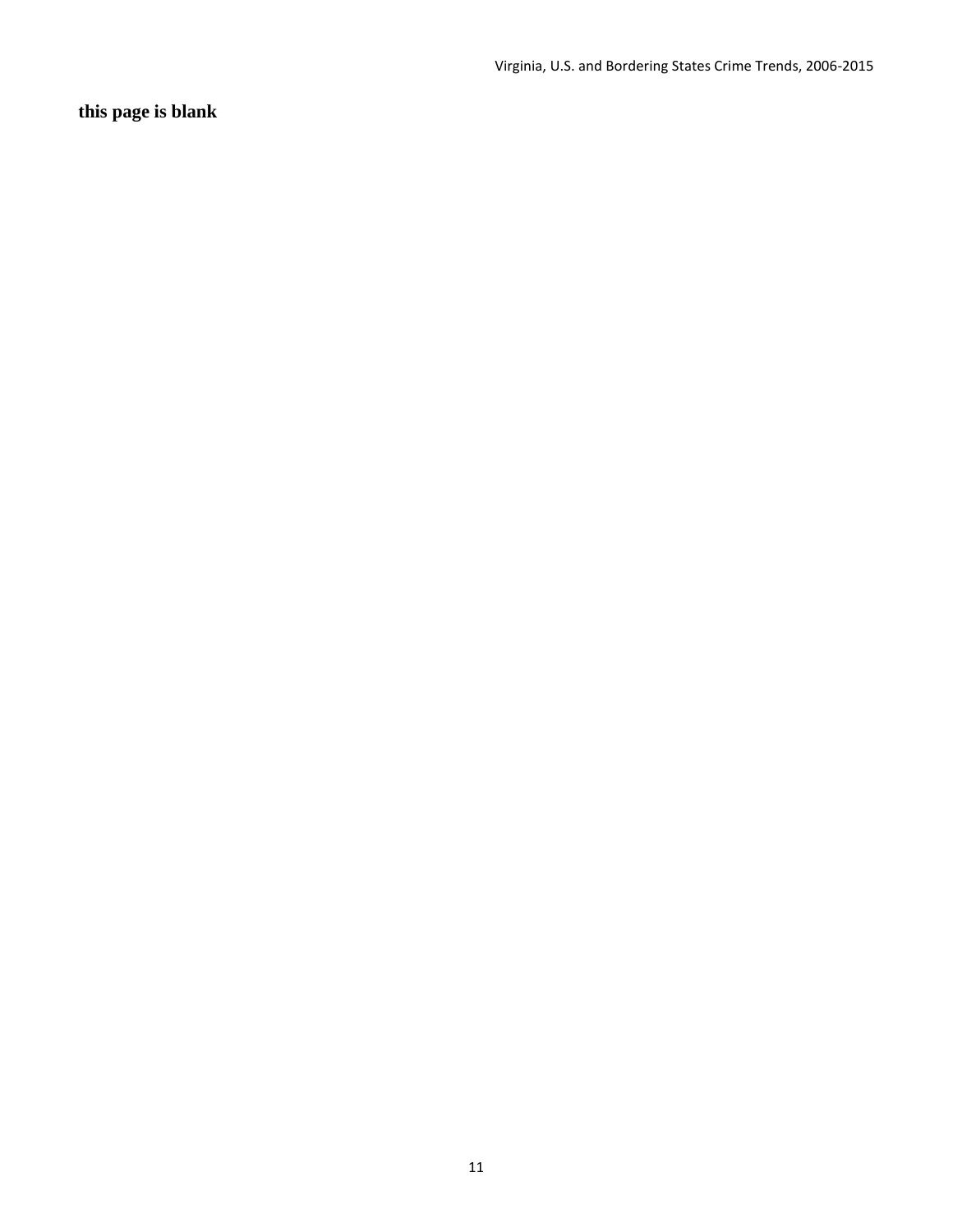### **How did the change in Virginia's total number of drug arrests compare with the change in numbers for the U.S. and for the five states bordering Virginia?**

|                                     |           |           |           | $10$ -year | $1$ -year |
|-------------------------------------|-----------|-----------|-----------|------------|-----------|
|                                     | 2006      | 2014      | 2015      | change     | change    |
| <b>Total Number of Drug Arrests</b> |           |           |           |            |           |
| U.S.                                | 1,379,887 | 1,223,505 | 1,144,021 | $-17.1%$   | $-6.5%$   |
| Kentucky                            | 12,192    | 21,644    | 22,106    | 81.3%      | 2.1%      |
| Maryland                            | 55,466    | 37,780    | 26,154    | $-52.8%$   | $-30.8%$  |
| North Carolina                      | 35,066    | 34,695    | 21,487    | $-38.7%$   | $-38.1%$  |
| <b>Tennessee</b>                    | 35,455    | 41,493    | 38,486    | 8.5%       | $-7.2%$   |
| Virginia                            | 29,273    | 36,988    | 33,558    | 14.6%      | $-9.3%$   |
| West Virginia                       | 4,100     | 5,994     | 6,187     | 50.9%      | 3.2%      |

#### **Total Number of Drug Arrests Reported Virginia, U.S., and Bordering States, 2006-2015**

**Source:** *Crime in the U.S.*

From 2006 to 2015, the number of drug arrests dropped in the U.S., Maryland and North Carolina. The number of drug arrests increased by 14.6% in Virginia, and also increased in Kentucky, Tennessee and West Virginia.

From 2014 to 2015, the number of drug arrests dropped in the U.S., Virginia and three of the five states that border Virginia. Only Kentucky and West Virginia had increases in the number of drug arrests.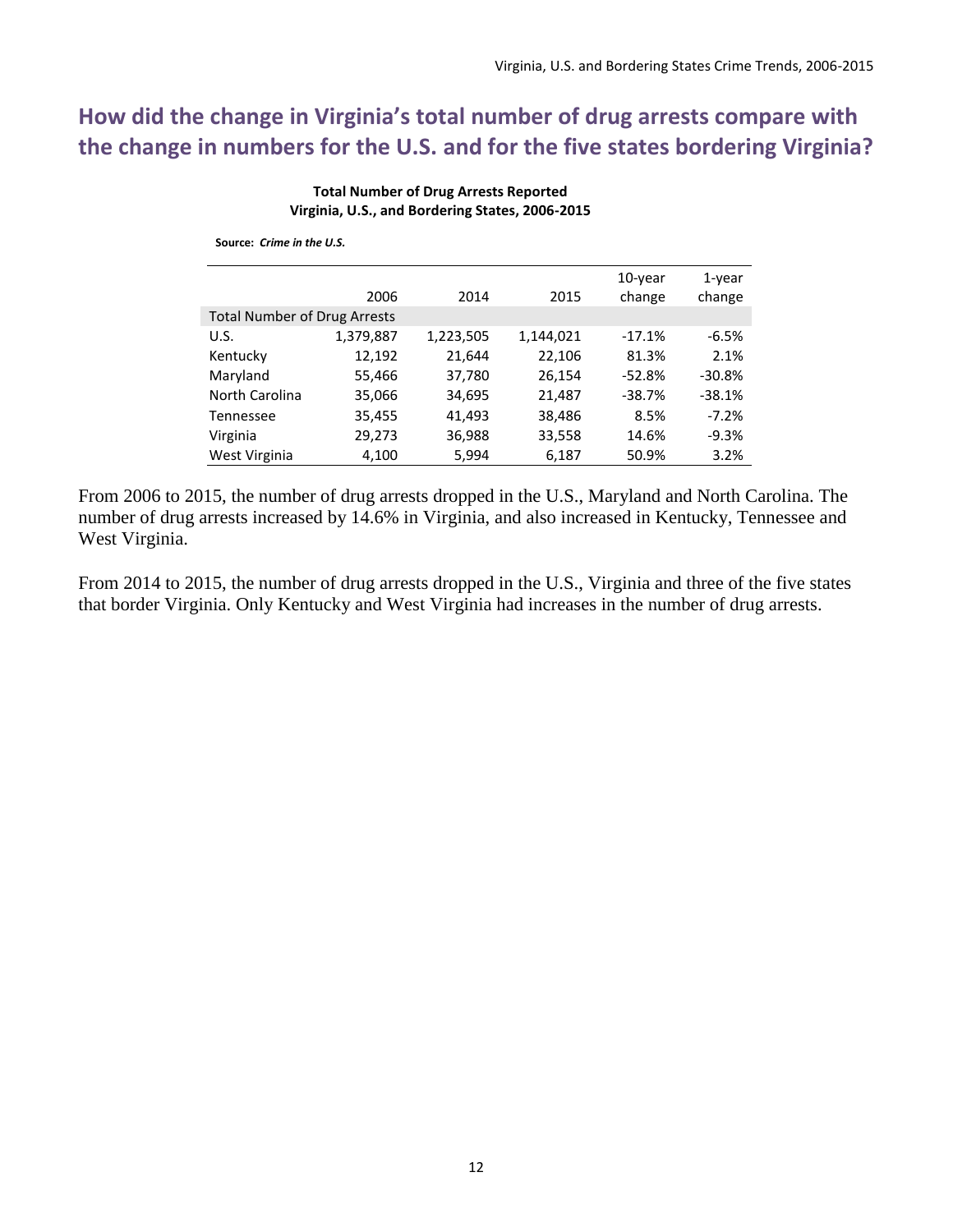### **How did Virginia's total drug arrest rate compare with rates for the U.S., rates for the five states bordering Virginia?**

Drug offenses are defined as the unlawful cultivation, manufacture, distribution, sale, purchase, use, possession, transportation, or importation of any controlled drug or narcotic substance (drug arrest rates reported here exclude arrests for drug equipment violations). The drug arrest rate is the number of arrests for drug offenses per 100,000 arrest-age population (ages 10 and older). Drug arrest statistics can reflect law enforcement anti-drug activities and are not an accurate indicator of drug prevalence.



Drug arrest rates from 2006 to 2015 decreased for Virginia, the U.S., and all but one of the bordering states. Over the ten-year period, Virginia's drug arrest rate was consistently lower than the U.S. rate, and was consistently one of the lowest compared with rates from the bordering states. Drug arrest rates may be converging for the areas shown: there was a greater range of rates in 2006 than in 2015.



Carolina

The total drug arrest rate across Virginia rate decreased by 15% from 2006 to 2015. The Virginia rate in 2006 was 496.4 drug arrests per 100,000 arrest-age population and in 2015 the drug arrest rate was 423.4. Drug arrest rates decreased nationwide by 27%, and decreased in all bordering states except West Virginia. Virginia had the smallest 10-year rate change of all areas shown.

The 2014-to-2015 trend followed the ten-year trend, with the drug arrest rate decreasing in Virginia, the U.S. and in all bordering states except West Virginia. The drug arrest rate in Virginia decreased by almost 6% from 2014 to 2015, from a rate of 450.0 drug arrests per 100,000 arrest-age population in 2014 to a rate of 423.4 in 2015.

Virginia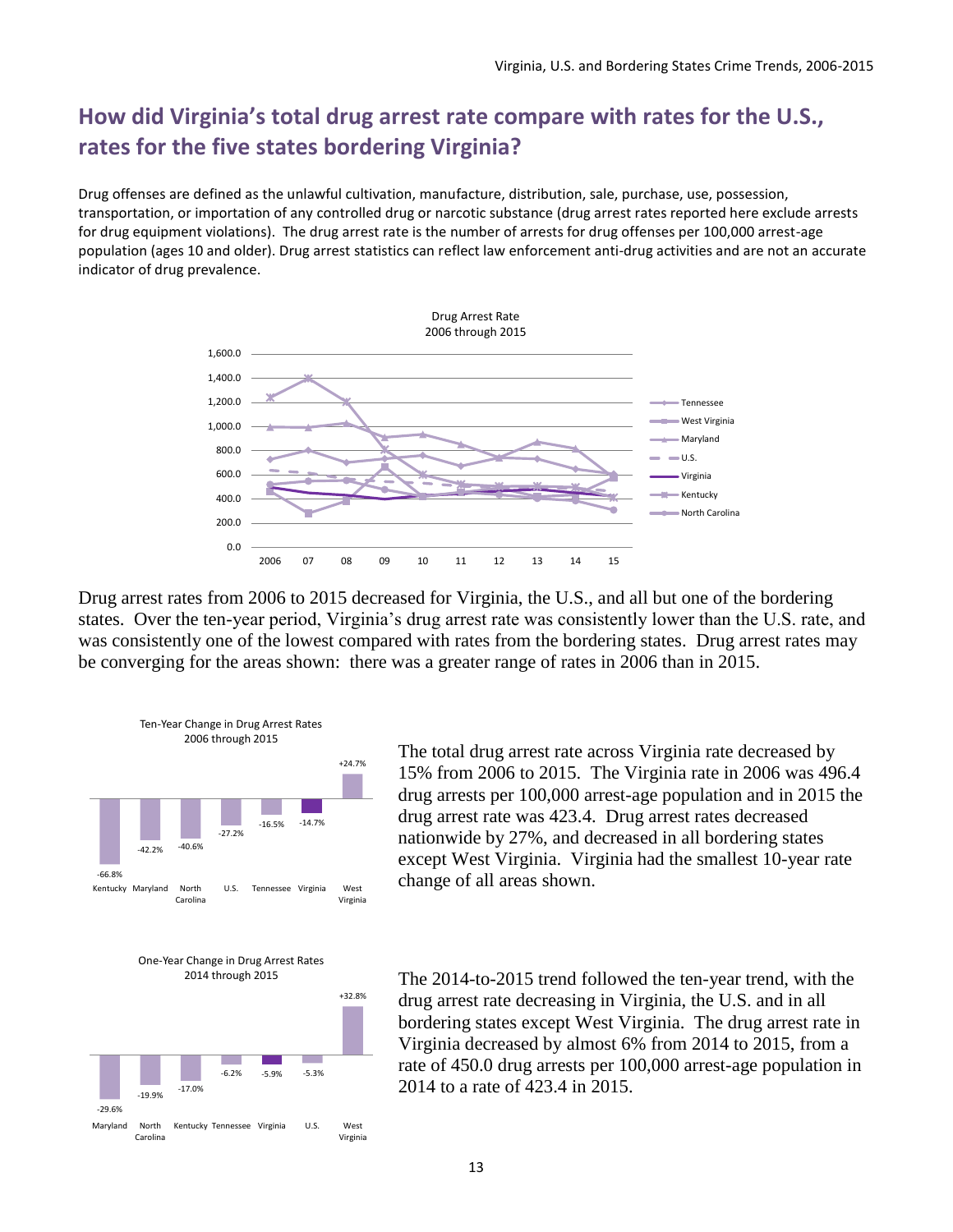### **How did Virginia's total drug arrest rate compare with rates for the U.S. and rates for the five states bordering Virginia?**

In 2006, Virginia ranked 29 out of 50 states for drug arrest rate. In 2015, Virginia ranked 32.

#### **Source:** *Crime in the U.S.* Virginia crime and arrest rates from *CIUS* may differ slightly from rates published by Virginia State Police and DCJS. 2006 2014 2015 2006 2014 2015 *U.S. 636.8 489.0 463.3* Alabama 456.7 259.3 244.8 32 43 42 Alaska 265.3 247.0 164.9 47 45 48 Arizona 601.8 470.7 487.3 19 24 24 Arkansas 573.9 424.3 472.7 20 34 25 California 830.5 591.7 529.9 8 14 19 Colorado 434.3 257.6 282.6 35 44 41 Connecticut 573.1 276.0 231.3 21 42 43 Delaware 648.9 660.3 606.2 14 7 10 Florida 933.2 616.2 568.6 7 13 18 Georgia 1,064.8 486.5 448.6 4 23 28 Hawaii 224.5 691.6 185.5 48 5 45 Idaho 427.4 453.4 431.6 36 27 31 Illinois 1,909.2 1,025.8 837.7 1 1 2 Indiana 524.7 334.7 351.4 26 40 37 Iowa 343.2 323.8 324.2 42 41 39 Kansas 365.8 391.4 411.7 40 35 33 Kentucky 1,238.8 496.2 504.5 2 22 22 Louisiana 1,142.3 623.4 716.7 3 11 5 Maine 438.5 436.9 448.1 34 31 29 Maryland 995.6 816.8 575.4 6 2 16 Massachusetts 324.0 173.7 157.6 43 48 49 Michigan 359.5 356.2 374.3 41 37 36 Minnesota 394.5 350.9 329.2 37 38 38 Mississippi 1,001.4 658.4 750.2 5 8 3 Missouri 778.6 589.7 634.7 9 15 7 Montana n/a 223.3 219.7 n/a 46 44 Nebraska 668.6 706.9 732.8 12 4 4 Nevada 555.5 442.8 401.1 24 30 34 New Hampshire 310.6 511.0 602.5 44 20 11 New Jersey 641.3 618.4 571.4 15 12 17 New Mexico 455.3 450.7 455.6 33 39 27 New York 653.7 582.4 592.0 13 16 13 North Carolina 519.6 385.7 308.9 27 36 40 North Dakota 310.0 563.1 601.2 45 17 12 Ohio 551.0 425.9 396.5 25 33 35 Oklahoma 639.8 466.0 497.3 16 25 22 Oregon 559.9 548.2 581.0 22 18 14 Pennsylvania 497.7 461.6 436.4 28 26 30 Rhode Island 386.6 181.3 166.3 38 47 47 South Carolina 740.6 638.5 628.2 10 10 8 South Dakota 175.1 709.7 893.0 49 3 1 Tennessee 726.9 647.3 607.0 11 9 9 Texas 605.3 509.2 488.5 18 21 23 Utah 381.9 511.8 526.5 39 19 20 Vermont 267.6 118.7 104.5 46 50 50 Virginia 496.5 450.0 423.4 29 28 32 Washington 557.0 171.2 168.5 23 49 46 West Virginia 462.9 434.4 577.1 31 32 15 Wisconsin 478.4 447.2 459.8 30 29 26 Rate per 100,000 Rank (1=highest rate)

### **States drug arrest rate and relative rank, 2006, 2014 and 2015**

Wyoming 628.4 660.4 705.3 17 6 6